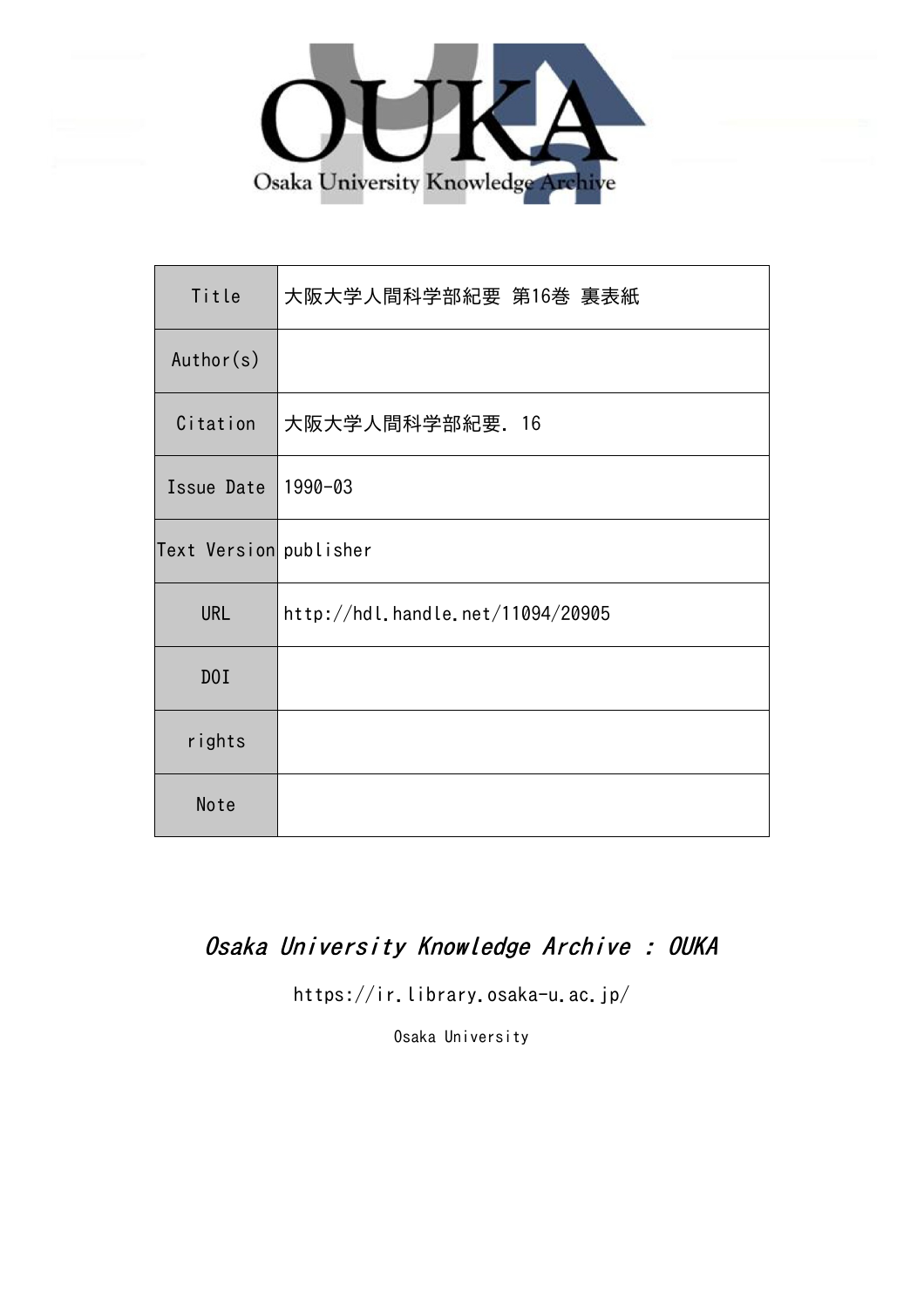#### 執筆者紹介

| 阿部    | 彰  | 人間科学部             |                   |     | 助教授 (教育制度学講座)               |
|-------|----|-------------------|-------------------|-----|-----------------------------|
| 榊原    | 禎宏 | $^{\prime\prime}$ | 肍                 | 手 ( | ∋<br>$\cdot$ m              |
| 中島    | 義明 | $^{\prime\prime}$ | 教                 |     | 授(行動学講座)                    |
| 太田    | 裕彦 | $^{\prime\prime}$ |                   |     | 助 手(人間牛熊学講座)                |
| 井上    | 雅勝 | $^{\prime\prime}$ |                   |     | (行動学講座)                     |
| 柏原    | 崇  | $^{\prime\prime}$ | 肍                 | 手 ( | €<br>$^{\prime\prime}$      |
| 赤井    | 誠生 | $^{\prime\prime}$ | $^{\prime\prime}$ |     | C<br>⟩<br>$^{\prime\prime}$ |
| 投石    | 保広 | $^{\prime\prime}$ | $^{\prime\prime}$ |     | (行動生理学講座)                   |
| 河村壮一郎 |    | $^{\prime\prime}$ |                   |     | (行動学講座)                     |
| 川端    | 亮  | $^{\prime\prime}$ |                   |     | 助 手(経験社会学・社会調査法講座)          |
| 中村    | 雅之 | $^{\prime\prime}$ | $^{\prime\prime}$ |     | (人間学講座)                     |
| 元田    | 州彦 | $^{\prime\prime}$ | $^{\prime\prime}$ |     | (集団論・組織論講座)                 |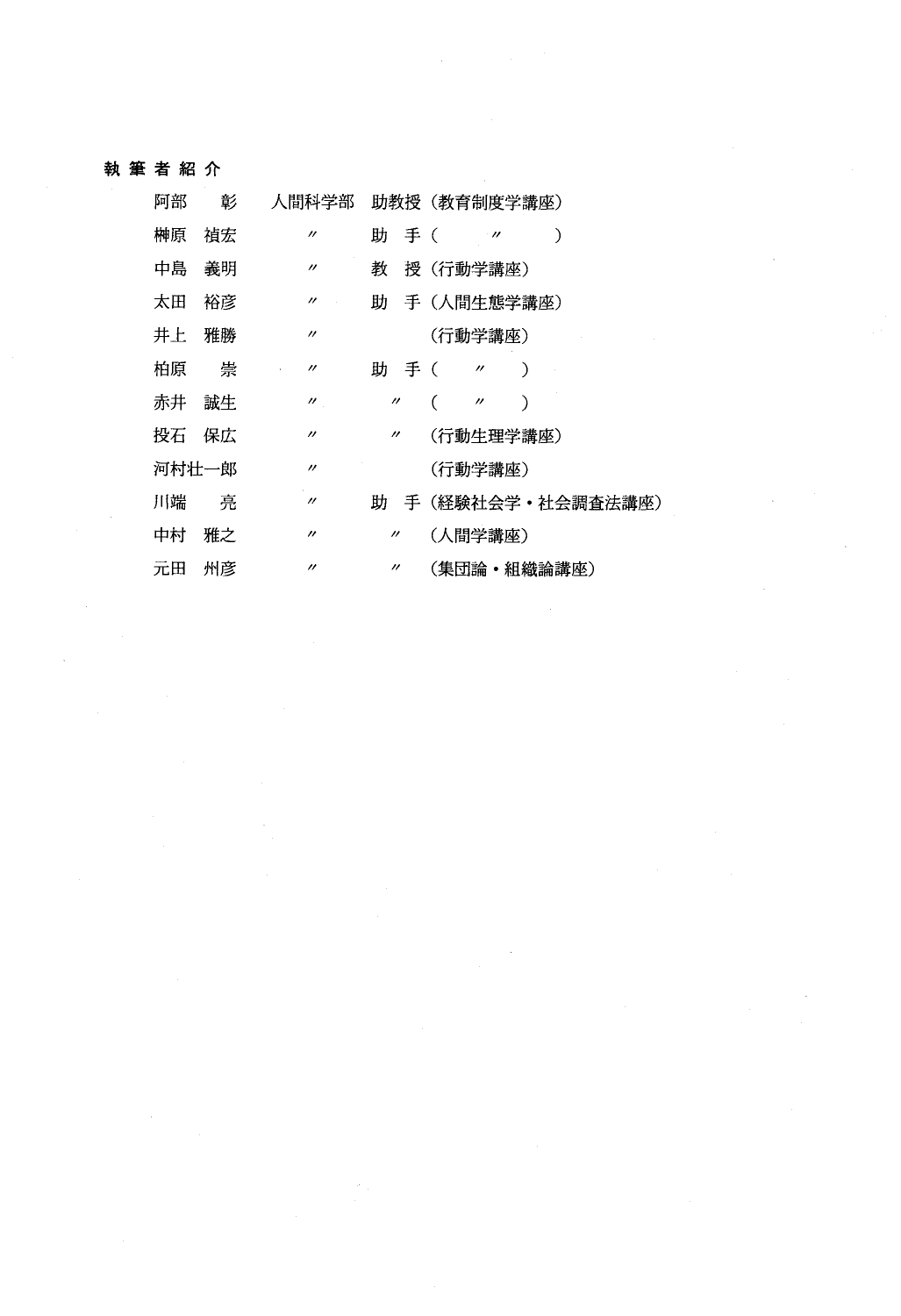#### 編集後記

近年の広告用語を使うなら、10編の力作を「搭載」した紀要第16巻をお届け いたします。

今年は、10編の論文すべてがワープロ原稿の形で提出され、原稿用紙に手書 きされたものは1編もありませんでした。紀要第13巻(1987年)の「編集後記」 をみますと、ワープロで打たれた原稿の取扱いについて「編集委員会で協議中 である」とあり、この時点ではワープロ原稿はまだ少数派であったことがわか ります。それが、ここ3年ほどの間に完全に逆転してしまいました。これに応 じて印刷の方式も変わり、今年度は、執筆者の方々に原稿のフロッピーを提出 していただき、それを用いて初校ゲラをつくるという方法をはじめて試みまし た。正確なゲラが短期間で出てきますので能率的です。現在の印刷方式をとる かぎり、原稿とともにフロッピーもご提出いただくという今年のやり方が定着 していくものと思われます。しかし、いかに便利とはいえ、この方法を一律に 強制するわけにはいかないでしょう。手書きの味わいを大切にする––あるい は単にワープロが打てない––少数者の権利も守られねばなりません。

おわりに、本巻の編集および製作にご協力いただいたすべての方々に厚くお 。 (井上)

#### 紀要編集委員

| 〇井 上  |   |         | 俊 |   |         |  |
|-------|---|---------|---|---|---------|--|
|       |   | 俣 野 彰 三 |   | 伊 | 藤公雄     |  |
| ५ वर् | 部 |         | 彰 | 奥 | 雅博      |  |
|       |   |         |   |   | (〇印委員長) |  |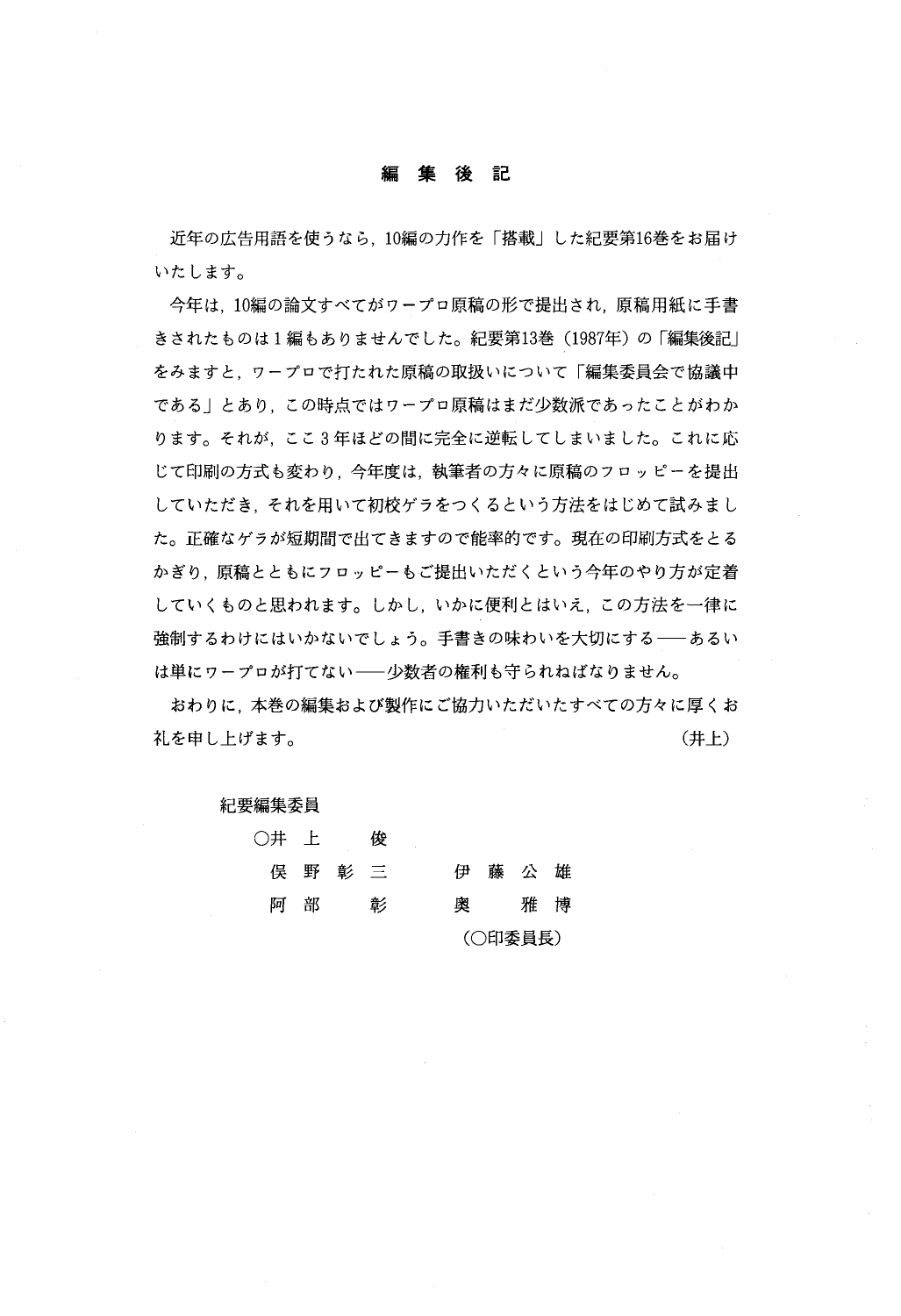| 印刷<br>平成 2 年 3 月20日<br>発行<br>平成 2 年 3 月30日 | 大阪大学 人間科学部紀要 第 16 巻                                         |
|--------------------------------------------|-------------------------------------------------------------|
| 編集・発行                                      | 大 阪 大 学 人 間 科 学 部<br>〒565 吹田市山田丘1-2<br>TEL 06(877)5111(大代表) |
| 編<br>集                                     | 大阪市浪速区芦原2丁目5番56号<br>東洋紙業高速印刷株式会社                            |